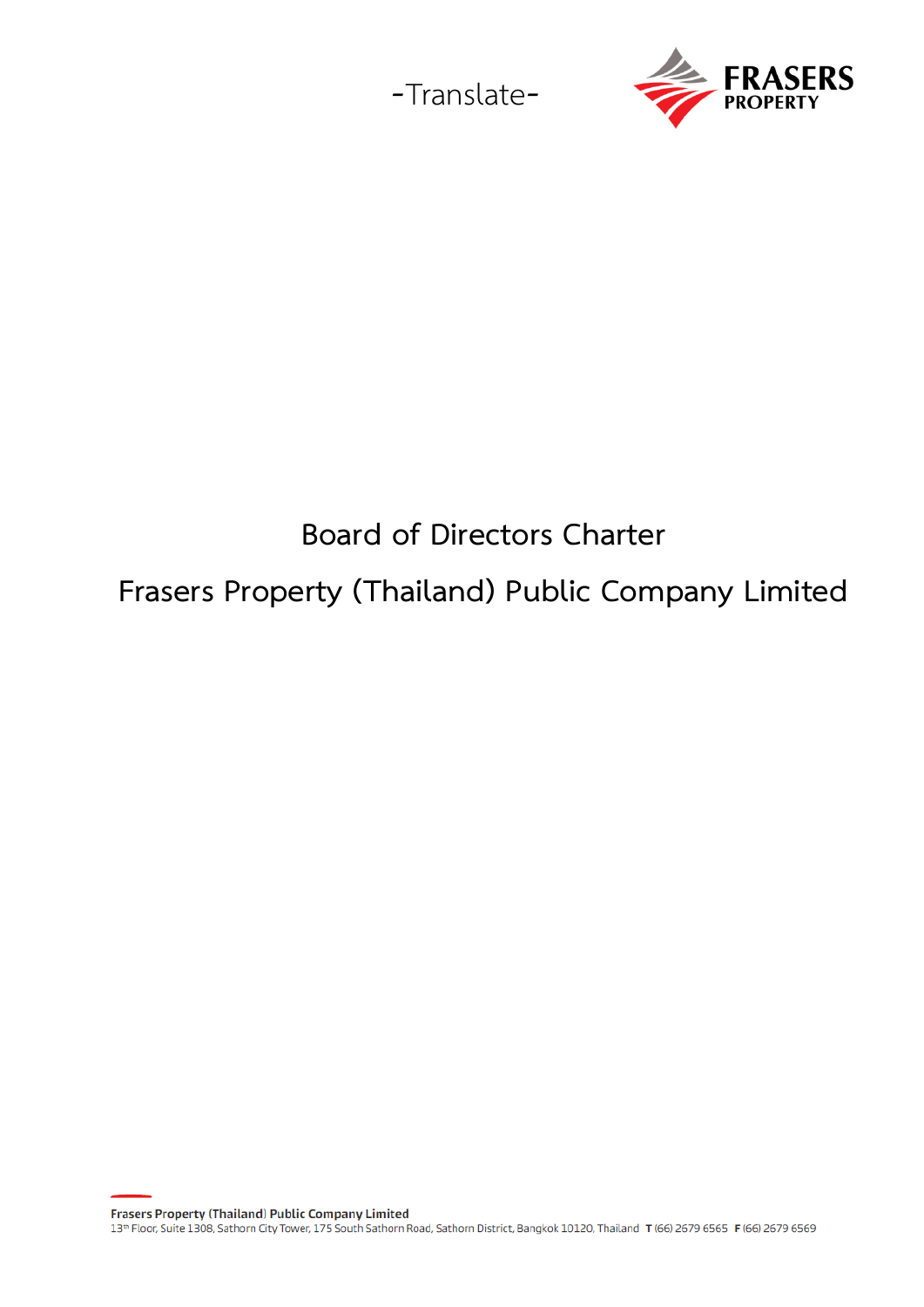

## **Board of Directors Charter**

## **1.Objective**

As representatives of the shareholders, the Board of Directors plays an important role in formulating the strategies, policies, and directions of the Company's business. The Board shall supervise the administration of the management to create value for the business and the best interests of the Company and shareholders in the long run. It shall be based on social responsibility, considering the impact on the environment and being fair to all stakeholders under the Company's corporate governance policy. It must comply with laws, regulations, objectives, and articles of association of the Company, resolutions of shareholders' meetings, and resolutions of the Board of Directors with knowledge, abilities, honesty, responsibility, caution, prudence, and good ethics.

The Charter of the Board of Directors has been prepared to enable the Company's directors to understand the roles and duties of corporate governance under the objectives and goals with efficiency, effectiveness, and transparency and to be a leader in performing correctly and appropriately for the benefit of creating sustainable business values.

#### **2. Composition and structure of the Board of Directors**

- 2.1 The Board of Directors consists of not less than five directors, regardless of gender, age, religion, education level, knowledge, ability, experience, and may or may not be a shareholder of the Company. In this regard, not less than half of the total number of directors must reside in the Kingdom.
- 2.2 The Board of Directors shall have directors who are genuinely independent of the management and free from any business relationship or other relationship that may influence independent judgment. It shall not be less than one-third of existing Company directors and must not be fewer than three people.
- 2.3 The Board of Directors selects one director to be the Chairperson of the board. If the Board of Directors deems appropriate, the Chairperson may select one or more directors to be the Vice-Chairperson.
- 2.4 The Chairperson of the board must be an independent director and must not be the same person as the chief executive officer to have a clear separation of roles and duties and a balance of power in operation.
- 2.5 The Company provides an orientation for new Company directors. The Company's director manual and other relevant information will be delivered to the new director to provide directors with basic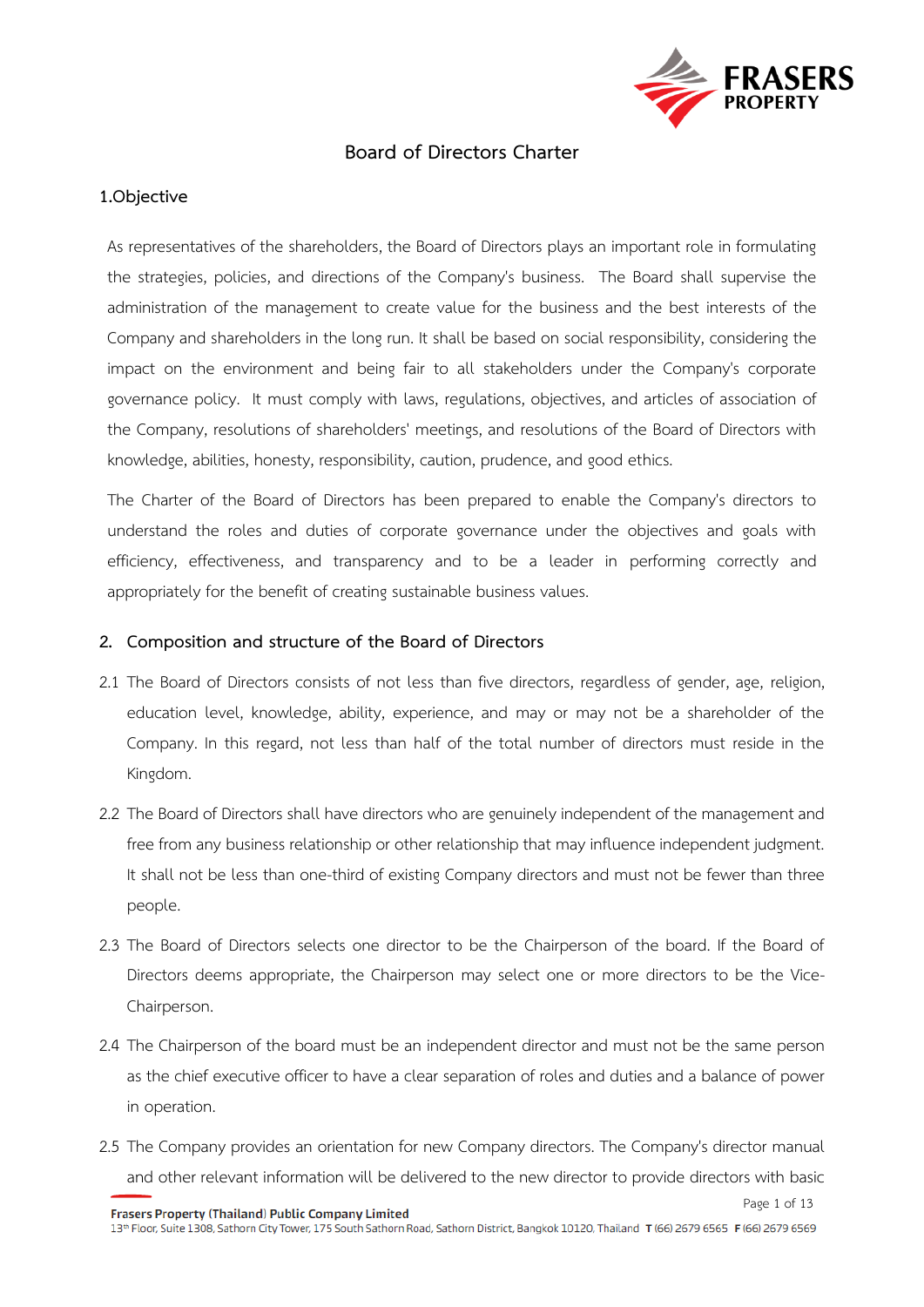

knowledge about the organization and understand the roles and responsibilities that must be held in the capacity of the Company's directors.

2.6 The Company should encourage directors to continually develop their knowledge to perform their duties efficiently and appropriately in response to changes in external circumstances and sustainable development of the Company.

## **3. Qualifications of the Board of Directors**

- 3.1 Directors must have knowledge, abilities, honesty, business ethics, expertise, and experience to benefit the Company. It also requires leadership, vision, good work history, dedication, and the ability to devote full time to the Company's duties.
- 3.2 Directors must have full qualifications and must not have any prohibited characteristics under the law governing public limited companies, the law on securities and exchange, and other relevant laws. Also, they must not have untrustworthy status, according to the announcement of the Office of the Securities and Exchange Commission.
- 3.3 Directors can hold directorships in other companies. However, being such a director must not be an obstacle to the performance of a director of the Company. It must be in accordance with the guidelines set by the Office of the Securities and Exchange Commission and the Stock Exchange of Thailand. However, a director must not operate a business, or become a partner, or a director in another juristic person who operates businesses of the same nature and is in competition with the business of the Company, whether for their benefit. or another person's benefit unless notified to the shareholders' meeting before the resolution of appointment.
- 3.4 Directors can perform duties, ask questions, express opinions, express visions, and use independent judgment in making decisions, for example, determining strategy, administration, resource utilization, the appointment of directors, and determine operational measures. Also, in case of conflicting opinions on matters that affect the Company's best interests, shareholders, and stakeholders, the directors shall be independent to oppose the actions of other directors or the management.
- 3.5 Independent directors must have complete independent qualifications as prescribed by the Company and follow independent directors' qualifications as specified in the Notification of the Capital Market Supervisory Board. Also, it must be independent of the control of the management, major shareholder, or controlling person and must not have any involvement or interest in the finances and management of the business.

Independent directors of the Company must have qualifications as follows:

Frasers Property (Thailand) Public Company Limited

13th Floor, Suite 1308, Sathorn City Tower, 175 South Sathorn Road, Sathorn District, Bangkok 10120, Thailand T (66) 2679 6565 F (66) 2679 6569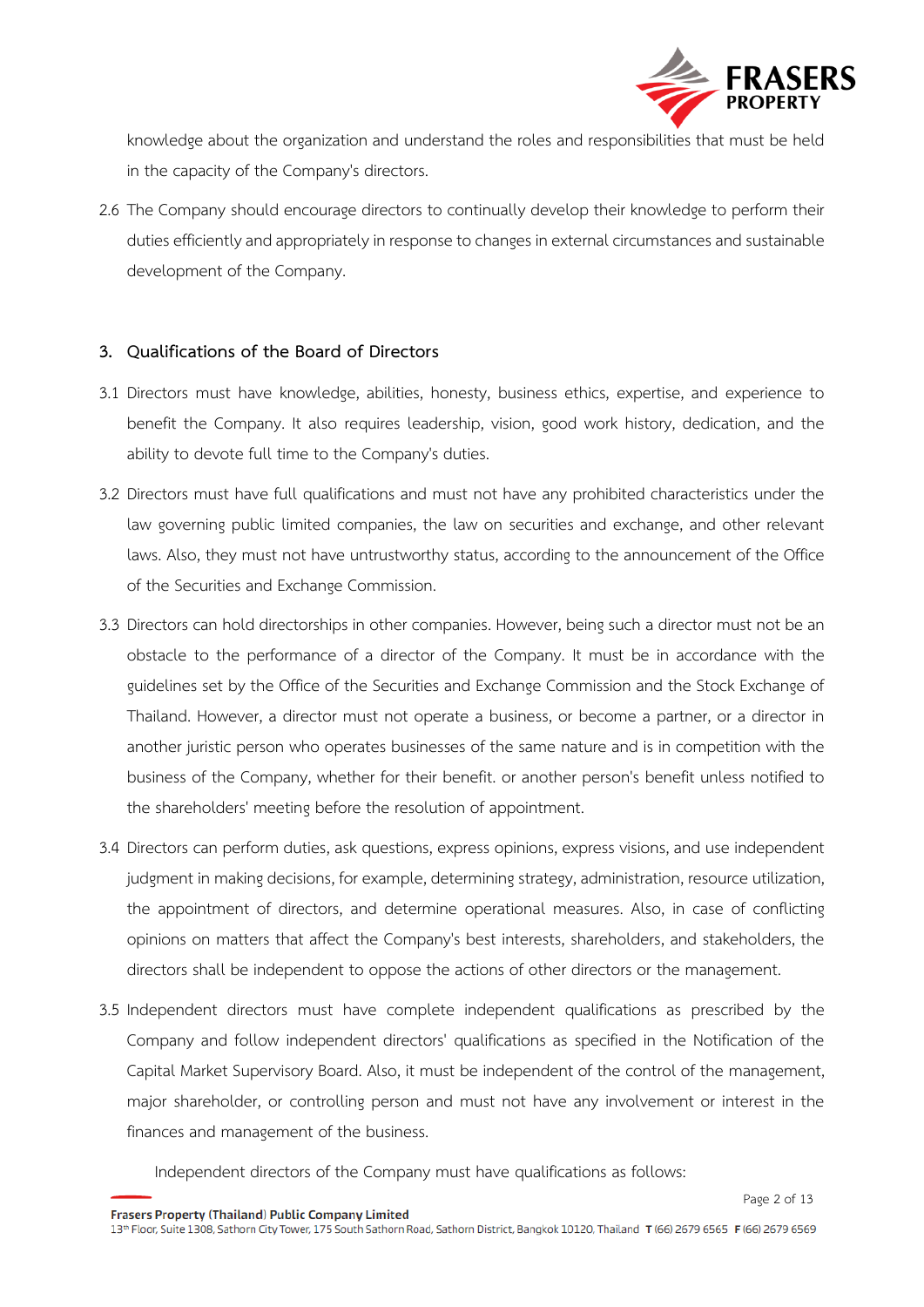

- 1. A person holds shares not more than 1% of the total number of shares with the Company's voting rights, parent company, subsidiary company, associated company, major shareholder, or controlling person. In this regard, it shall also include the shareholding of related persons of that independent director.
- 2. A person is not or used to be a director, employee, personal, a regular salary consultant, or controlling person of the Company, parent company, subsidiary, associated company, samelevel subsidiary, or major shareholder, or controlling person unless the aforementioned nature has been vacated for not less than two years.

However, such prohibited characteristics do not include the case where the independent director used to be a government official or advisor of a government agency that is a major shareholder or controlling person of the Company.

- 3. A person does not have a blood relationship or by legal registration in the manner of father, mother, spouse, siblings, and children. It also includes child's spouse of executive, major shareholder, controlling person of the Company, or person to be nominated as an executive or controlling person of the Company or its subsidiary.
- 4. A person does not have or ever had a business relationship with the Company, parent company, subsidiary, associated company, major shareholder, or controlling person of the Company in a manner that would impede the exercise of one's independent judgment. Also, he/she must not be or have been a significant shareholder, controlling person of the Company, or controlling person of a person having a business relationship with the Company, parent company, subsidiary, associated company, major shareholder, unless the previous relationship has been terminated for not less than two years.
- 5. A person is not or has been an auditor of the Company, parent company, subsidiary, associated company, major shareholder, or controlling person of the Company. Also, he/she must not be a partner of the audit firm which has auditors of the Company, parent company, subsidiary company, associated company, major shareholder, or a company to which the Company's controlling person is affiliated. Unless the status as mentioned above has been vacated for not less than two years.
- 6. A person is not or has been a provider of any professional services, including serving as legal advisors or financial advisors who receive service fees over 2 million baht per year from the Company, parent company, subsidiary company, associated company, major shareholder, or controlling person of the Company. Also, he/she must not be a significant shareholder,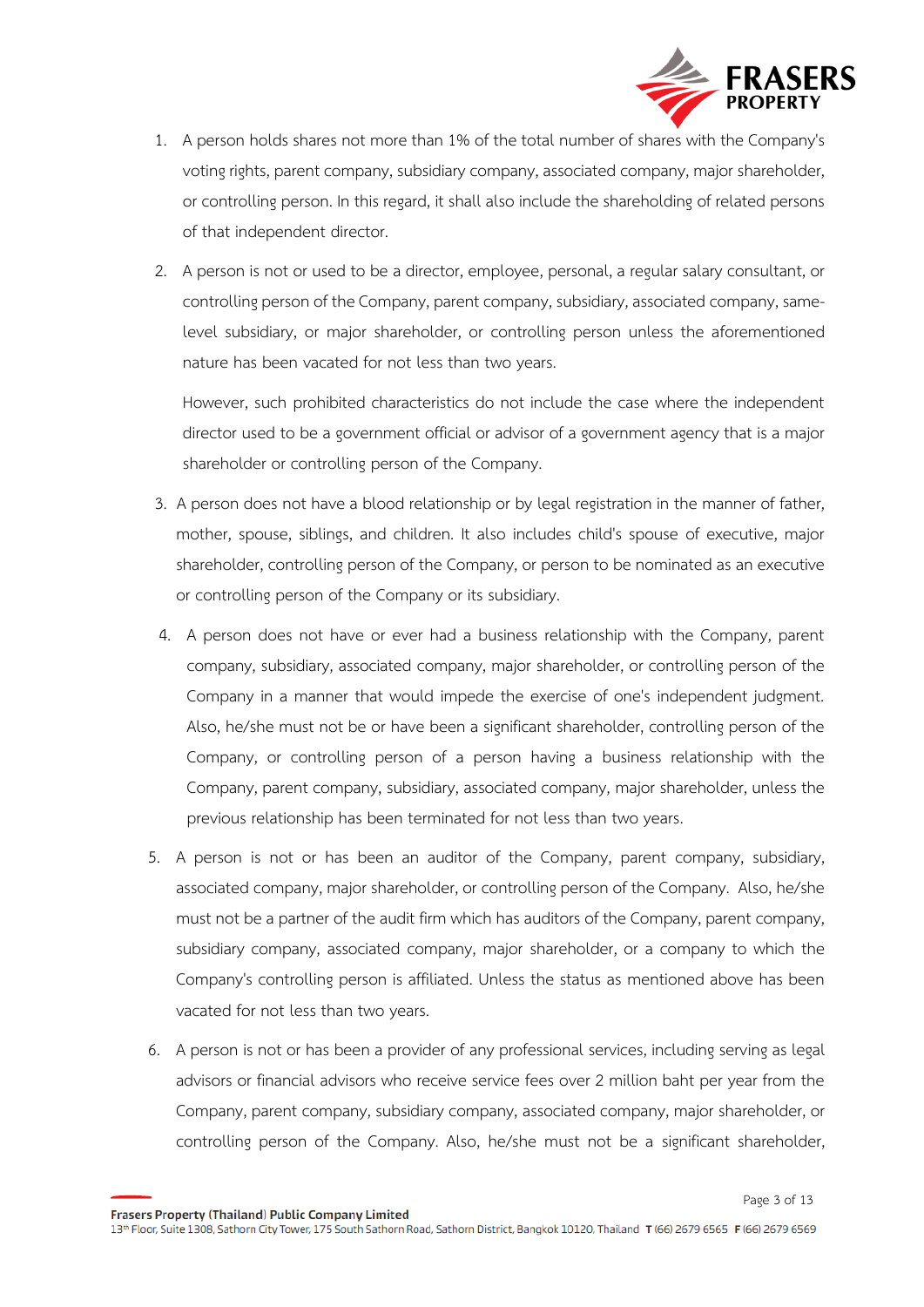

controlling person of the Company, or partner of the professional service provider, unless terminated from the position mentioned above for not less than two years.

- 7. A person has not been appointed to represent the director of the Company's major shareholders or shareholders who are related to the major shareholders.
- 8. A person does not have any other characteristics that prevent independent opinions on the Company's operations.

## **4. Term of office, appointment and retirement of directors**

## **4.1 Term of office**

At every annual general meeting of shareholders, one-third of the directors shall vacate office. If the number of directors cannot be divided exactly into three parts, the number closest to one-third of the directors who will vacate office in the first year will be retired. In the second year after the Company's registration, the Board of Directors shall draw lots to determine who will be retired. In subsequent years, the longest-serving director shall retire. A member who vacates office may be elected to a new position.

## **Appointment of directors**

- 1. The appointment of directors must be following the Company's Articles of Association and relevant legal requirements with transparency and clarity.
- 2. The selection of directors shall be carried out following the criteria and nomination process of the Remuneration and Nomination Committee. In this regard, the selection shall include considering suitable persons nominated for selection as the Company's directors by minority shareholders according to the criteria specified by the Company.
- 3. The appointment of a director must be based on various qualifications, including gender, age, and information about that person's educational background and professional experience. It must include specific attributes that include business, industry, management, financial accounting, legal, and corporate governance skills to provide a wide range of opinions and details sufficient to make informed decisions of the Board of Directors and/or shareholders.
- 4. The meeting of shareholders shall appoint directors using the following rules and procedures:
	- (1) One shareholder has one vote per share.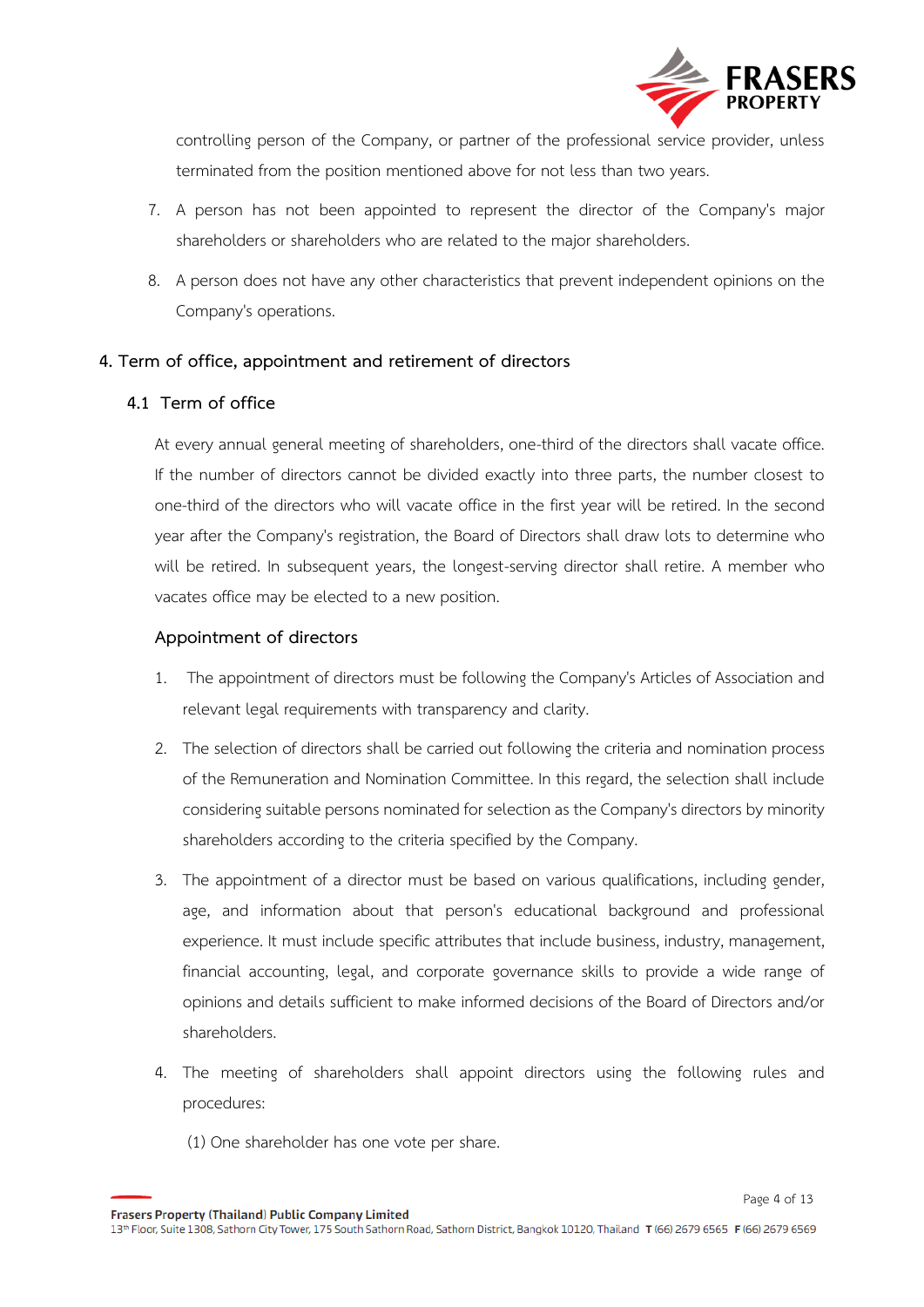

- (2) Each shareholder must use all his/her votes under (1) to elect one person or more to be directors but cannot divide his/her votes to any number of people.
- (3) The persons receiving the highest number of votes in descending order shall be elected as directors in the number equal to the number of directors that should have or should be elected at that time. If the persons who are elected in descending order have equal votes exceeding the number that should have or should be elected at that time, the Chairperson of the meeting shall have the casting vote.
- 5. Suppose a director's position becomes vacant for reasons other than the expiration of the term. In that case, the Board of Directors shall elect a person who has all the qualifications and does not have any prohibited characteristics under the law on public limited companies and the law on securities and exchange to become a replacement director at the next Board of Directors' meeting, unless the remaining term of the director is less than two months. The person appointing a replacement director will hold office only for the remaining term of the director whom he/ she replaces.

## **4.2 Retiring from the position of director**

 In addition to vacating office upon the expiration of the term under Clause 4.1 above, following the Company's Articles of Association, Directors may vacate office in the following cases:

- (1) died;
- (2) resign;
- (3) Lack of qualifications or having prohibited characteristics under the law governing public limited companies and the law on securities and stock exchange, or has a characteristic that indicates a lack of suitability to be entrusted to operate a business with a public shareholder as prescribed in the announcement of the Securities and Exchange Commission.
- (4) The shareholders' meeting passes a resolution to remove that director from office with a vote of not less than three-fourths of the number of shareholders attending the meeting with the right to vote. They also hold shares amounting to not less than onehalf of the total number of shares held by shareholders attending the meeting with having the right to vote.
- (5) The Court issued an order to leave the position.

Any director wishing to resign from his/her position must submit a resignation letter to the Company. The resignation is effective from the date the resignation letter reaches the Company.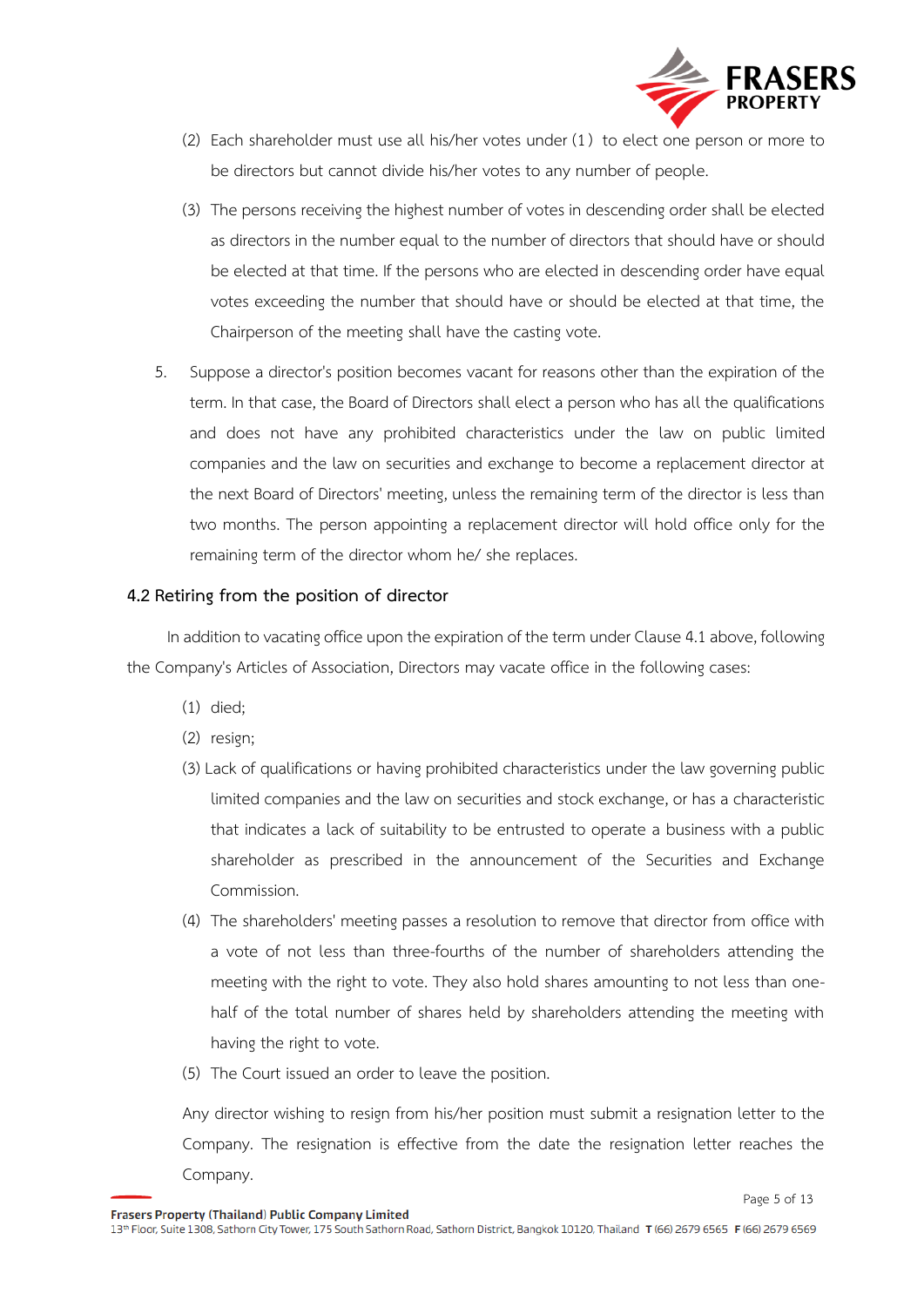

## **5. Roles, duties, responsibilities, and authorities of the Board of Directors**

## **Roles, duties, responsibilities**

#### **Chairperson**

- 1. Direct, monitor, and supervise to ensure efficient performance of the Board of Directors to achieve the objectives and main goals of the organization.
- 2. Ensure that all directors are involved in fostering an ethical corporate culture and good corporate governance.
- 3. Convene the Board of Directors meeting and set the agenda of the Board meeting by discussing with the Chief Executive Officer and ensure that important matters are included in the meeting agenda. In this regard, directors must obtain sufficient information in advance of the Board of Directors' meeting.
- 4. Allocate adequate time for the management to present matters and to discuss important issues cautiously while encouraging directors to exercise prudent discretion and express their opinions freely.
- 5. Strengthen good relationships between executive directors and non-executive directors and between the Board and the management.

## **Board of Directors**

- 1. Perform duties for the best interests of shareholders (Fiduciary Duty) by adhering to four key practices:
	- a. Perform duties with responsibly, cautiously, and carefully (Duty of Care);
	- b. Perform duties with honesty (Duty of Loyalty);
	- c. Compliance with laws, objectives, articles of association, resolutions of the Board of Directors, and resolutions of the shareholders' meeting (Duty of Obedience);
	- d. Disclosure of information to shareholders is accurate, complete, transparent, verifiable, and timely (Duty of Disclosure).
- 2. Determine vision, objectives, policies, goals, strategies, plans, and annual budgets by analysing the environment and changes in factors affecting business and stakeholders, along with overseeing the management, allocating essential resources to implement the policies, objectives, and goals set efficiently, transparent, and fair. It shall be under the framework of legal requirements business ethics taking into account the stakeholders social and environmental impact for the sustainability and maximum benefit of the company and its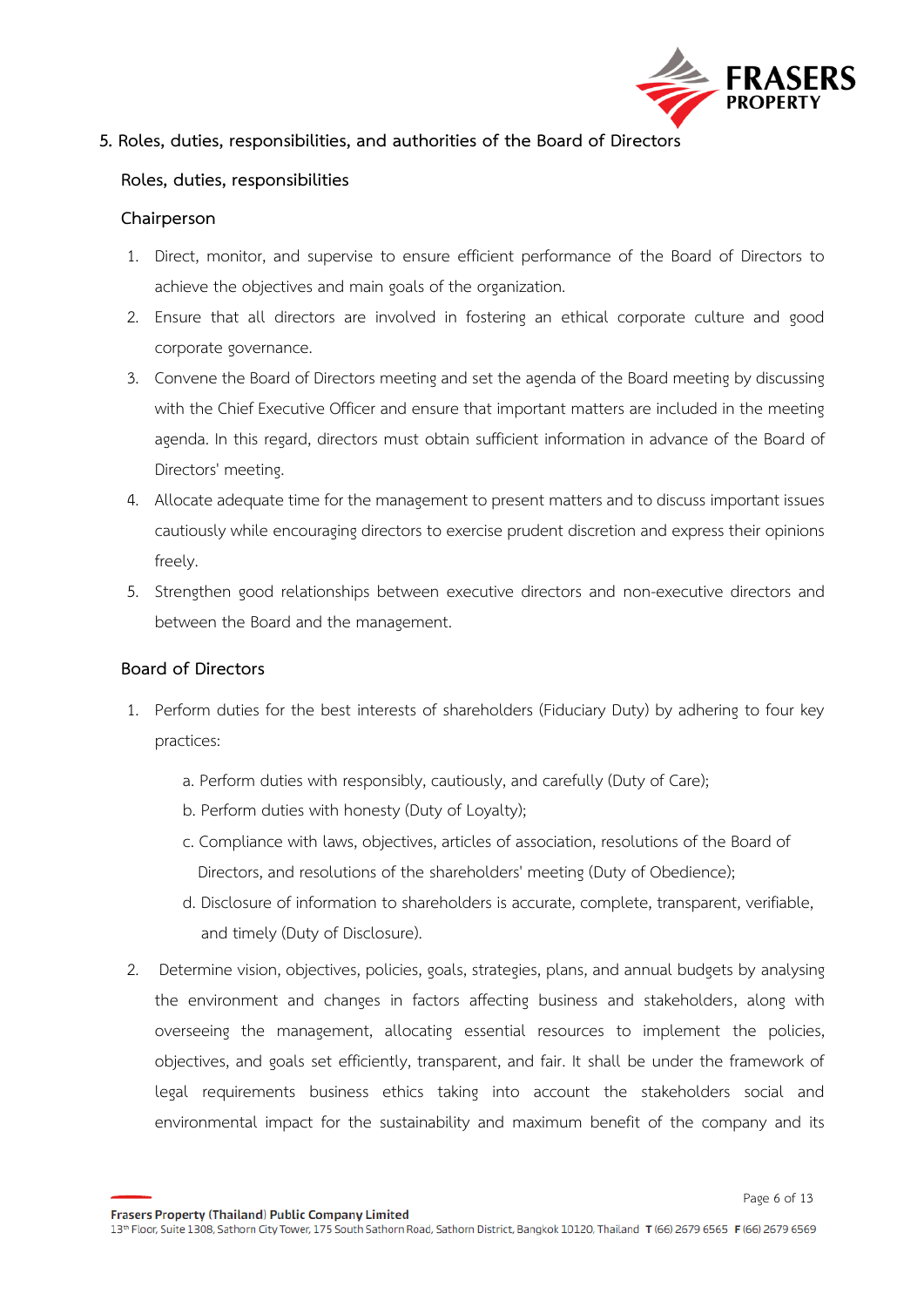

shareholders. In addition, there are annual reviews and improvements for the efficiency of business operations.

- 3. Define, establish, and implement to comply with corporate governance policy, business ethics, and work practices with a written policy against corruption and related practices of the Company. It also considers and reviews the policy and its implementation regularly, at least once a year.
- 4. Operate the Company to have an effective risk management system or process by defining a risk management policy and considering important risk factors that may arise, including regularly reviewing the risk management.
- 5. Ensure that there is an appropriate, efficient, and effective internal control and internal audit system to reduce the risks of fraud and abuse of power and prevent unlawful actions.
- 6. Support and promote innovation creation and use innovation and technology to create added value to the business and create benefits for all stakeholders.
- 7. Supervise the management of information technology in accordance with the needs of the Company and have measures to maintain the security of information technology.
- 8. 8. Consider conflicts of interest carefully, have clear guidelines, and benefit the Company and shareholders without any Interested persons participating in decision-making.
- 9. Determine and review the structure of the Board of Directors regarding the number of directors, the proportion of independent directors, and various qualifications to suit the Company's business operations.
- 10. Supervise the process of nominating and electing persons to be directors of the Company transparently and setting appropriate remuneration for the Company's directors and subcommittees.
- 11. Report the interests of one's or a related person related to the management of the Company's or its subsidiaries' business to the Company, which can be examined under "Reporting Form on Interests of Directors/Executives" as determined by the Company. It shall comply with the rules, procedures, and conditions prescribed by the Capital Market Supervisory Board. In addition, it is also obliged to notify the increase or decrease of the holding of securities in the Company or its affiliates.
- 12. Supervise the policies and operations of subsidiaries, associated companies in accordance with the policy of good corporate governance and sustainable development of the parent company under relevant laws and regulations.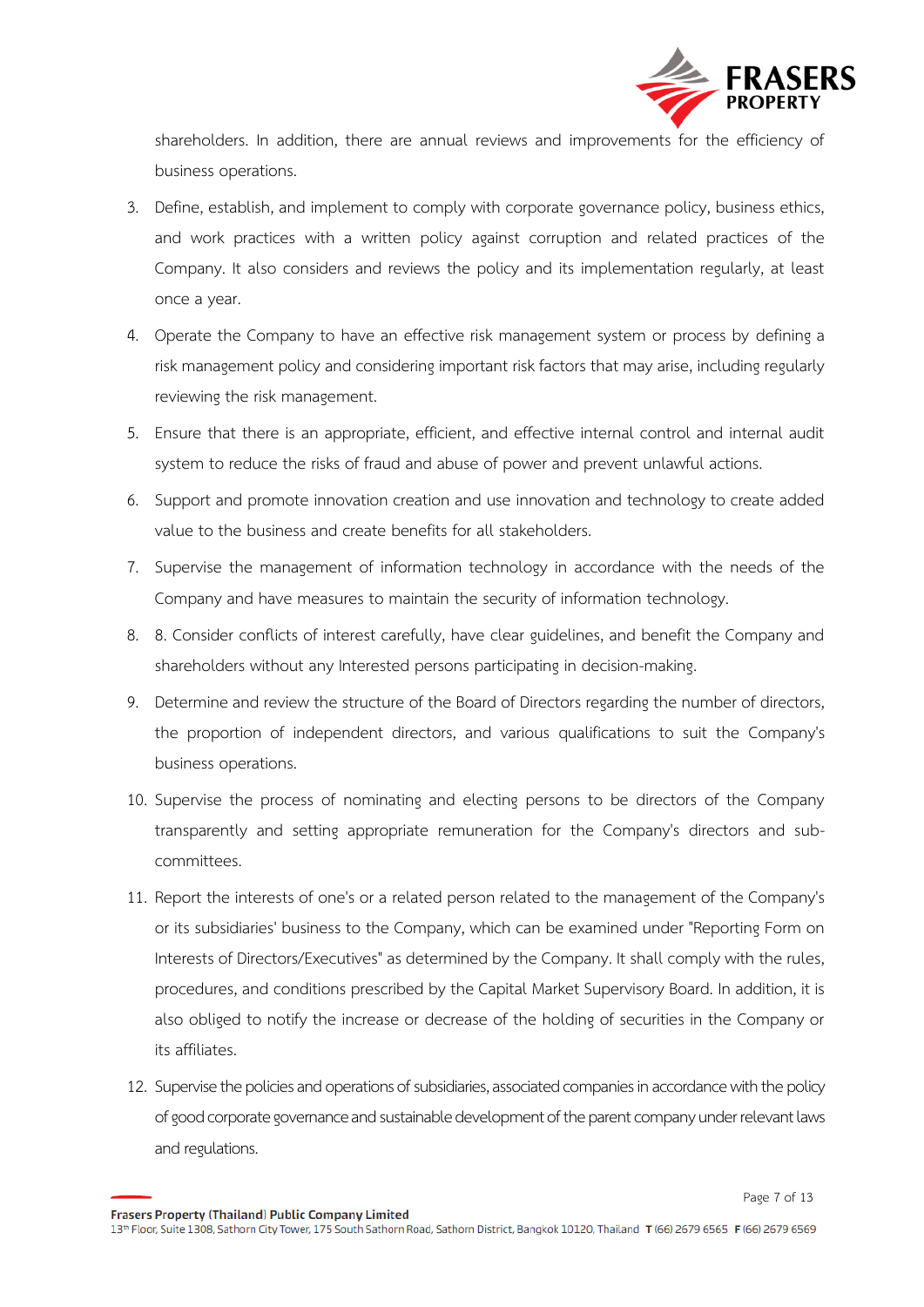

- 13. Consider the person's suitability to be nominated as a director/or executive in a subsidiary, associated company, or joint venture company.
- 14. Regulate reliable accounting, financial reporting, and auditing systems.
- 15. Supervise the preparation of financial statements at the end of the Company's acc  $w\ddot{u}$  6 ของ 11 to be accurate. It must show the financial position and operating results of the past year to be accurate, complete, and correct according to generally accepted accounting standards and audited by the Company's auditors before proposing to the shareholders' meeting for consideration and approval.
- 16. Require the management to regularly report on the Company's performance by comparing actual events with established goals and presenting financial reports and the progress of operations in various areas of the Company. It is to ensure that the business operations are following the goals and policies set. If that is not the case, the Board of Directors must arrange for corrections, improvements and supervise the management to continually rectify and improve the matter.
- 17. Establish a policy for disclosure of confidential information, confidential information management, internal information management to prevent leakage, the confidentiality of confidential information, and inside information that may affect securities prices.
- 18. Supervise disclosure of information including annual reports, annual registration statements (Form 5 6-1 ) to be able to adequately reflect the financial position and operating results and current information with commenting on the adequacy of the internal control system and risk management in the annual report as well as the disclosure of information through various channels under the criteria prescribed by law or regulatory agencies regularly.
- 19. Arrange a shareholders' meeting as an annual general meeting within four months from the end of the Company's accounting period with sending an invitation letter for the shareholders' meeting including meeting agendas and supporting documents for consideration in advance for a reasonable period and shall not be less than the period specified by relevant laws or regulations.
- 20. Ensure that shareholders participate in decision-making on important Company matters by respecting their rights and treating major shareholders, minority shareholders, and all stakeholders equally, fairly, transparently, and providing the appropriate communication channels with shareholders and stakeholders.
- 21. Hold a Board meeting at least once every three months.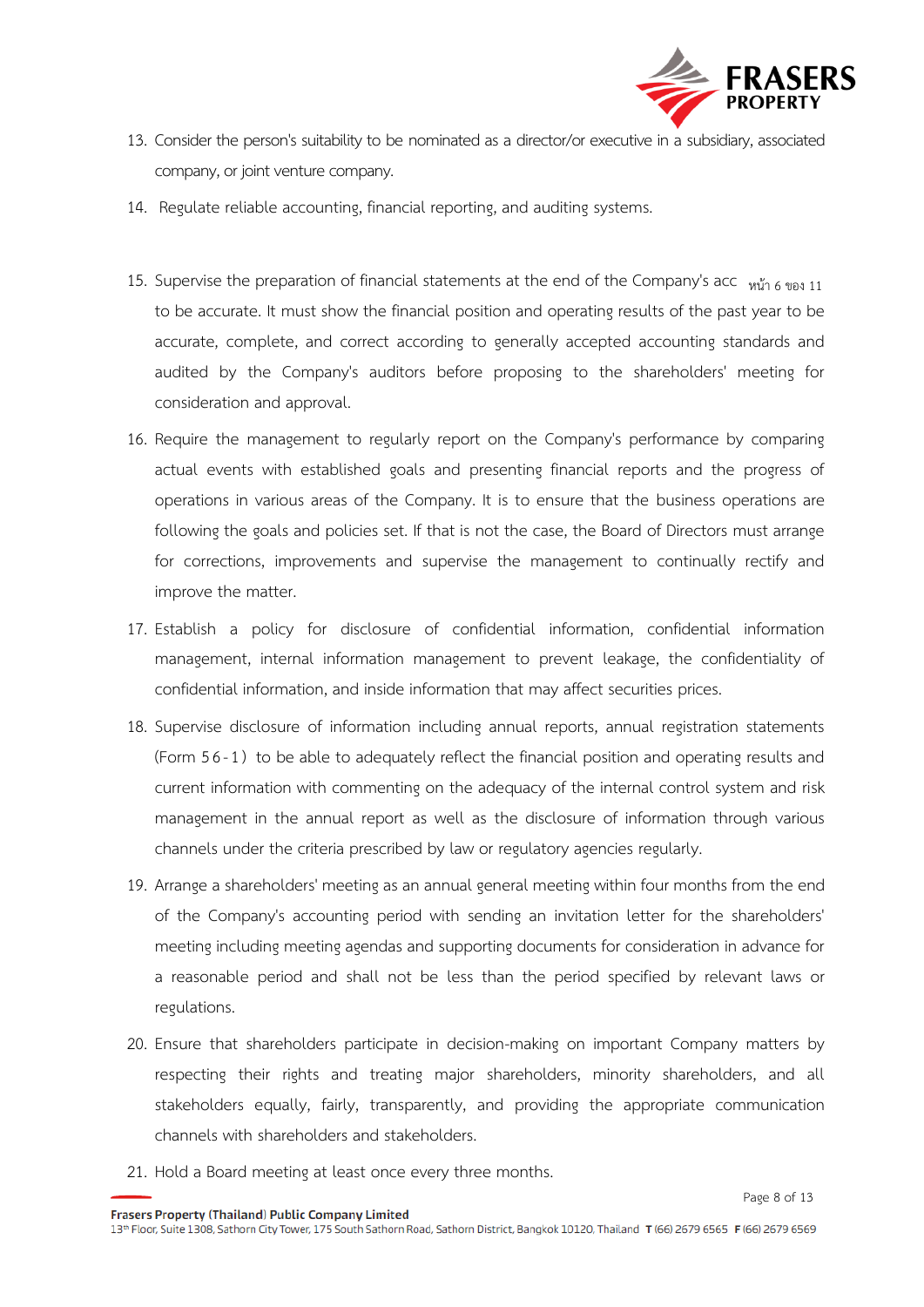

- 22. Attend at least 7 5 % of the Board of Directors' meetings held each year and shareholders' meetings unless there is a force majeure event. Directors unable to attend the meeting must inform the Chairperson of the Board or Company Secretary in advance of the meeting.
- 23. 23. Determine the performance evaluation of the Board of Directors and sub-committees at least once a year. The secretary of the Board of Directors will submit the performance assessment form for all committees to assess their annual performance of the entire Board and individual. After each director has completed the assessment, the director will send the assessment form back to the Company Secretary to collect the evaluation scores of each director and summarize the results of the assessment of the Board of Directors' performance in the year. The Company Secretary shall report it to the Board of Directors for consideration. Therefore, the Board of Directors can review the results, problems, and obstacles during the past year. Also, it will increase the efficiency and effectiveness of the Board of Directors in accordance with the principles of good corporate governance by disclosing the criteria, procedures, and assessment results in the annual report.
- 24. Develop knowledge and ability to work continuously, encourage directors and executives of the Company to attend training, or attend courses related to the performance of duties and responsibilities of directors and executives, or seminars that increase knowledge in continuous operation.
- 25. Arrange for the preparation of a succession plan and a plan to develop senior executives to have the knowledge, skills, experience, and attributes necessary to drive the organization towards its goals.
- 26. Provide an assessment of the performance of senior management using the goals and assessment criteria linked to the strategic plan and annual work plan to determine the appropriate compensation and incentives.
- 27. Provide clear, transparent, and appropriate action guidelines for receiving and handling complaints, whistle-blowing, as well as a process to protect complainants, whistle-blowers.
- 28. Appoint a Company Secretary to help carry out various activities of the Board of Directors and the Company, including meetings of directors and shareholders and advising directors and the Company on how to conduct themselves and operate the business in accordance with the relevant laws and regulations regularly. Also, the Board shall ensure that directors and the Company disclose information accurately, completely, transparently, and in a timely manner.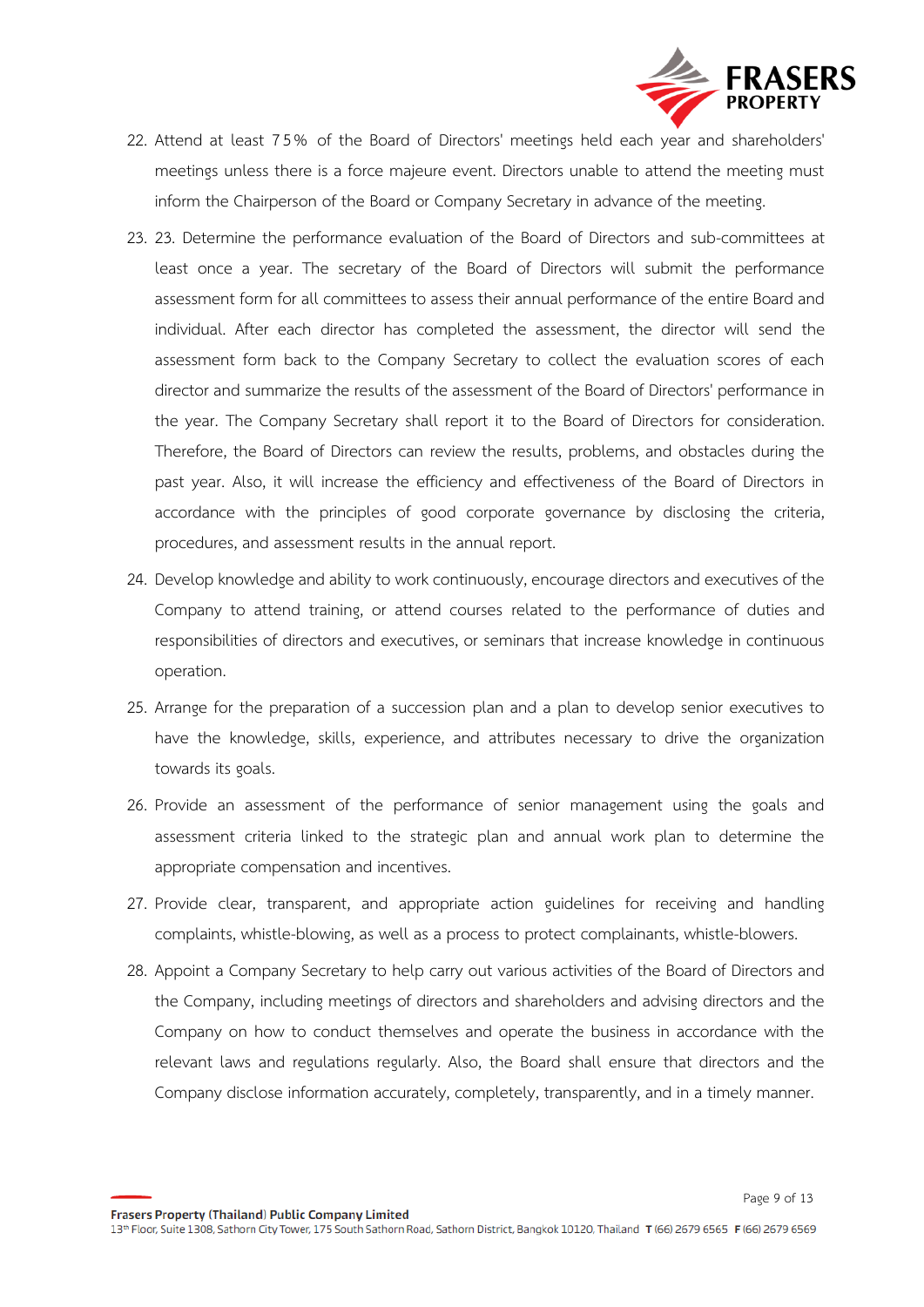

29. Encourage all directors, executives, and employees to understand and abide by the laws, rules, regulations, business codes of conduct, work practices, corporate governance policies, anticorruption policies, and related practices of the Company.

## **Authority of the Board**

- 1. Consider appointing and determining the duties and responsibilities of the various subcommittees, namely the Audit Committee, the Remuneration and Nomination Committee, the Executive Committee, the Corporate Governance and Sustainable Development Committee, and the Risk Management Committee for efficient operations and benefits to the Company, shareholders, and stakeholders.
- 2. Consider the management structure with the authority to appoint the Chief Executive Officer, including the determination of approval authority authorized to the Chief Executive Officer, and consider amending such powers for appropriateness.
- 3. Under the control and supervision of the Board, the Board may authorize one or more directors, sub-committees, or the Chief Executive Officer, or any other person to perform any action on behalf of the Board. The Board may authorize such person to have authority within the period as the Board deems appropriate. Also, the Board may revoke, waive, change, or amend such power of attorney when it considers it appropriate.

However, the delegation must not be in the nature of a power of attorney that allows such person to consider and approve an issue that he or a person may be an interested person, have a conflict of interest with, or any other conflicts of interest (if any). Unless it is an approval of normal business transactions and under general trading conditions or following the policies and rules considered and approved by the Board of Directors. It shall be subject to the rules, procedures, and conditions as specified in connection with the connected transactions and the acquisition or disposal of important assets of listed companies according to the Notification of the Capital Market Supervisory Board and/or any other announcements of relevant agencies.

Suppose the Board assigns any person to act on behalf of the Board of Directors in any matter. In that case, such assignment must be made in writing or recorded as the Board's resolution in the minutes of the Board Meeting and specify the scope of powers and duties of the authorized representative.

To consider and approve the connected transactions and the acquisition or disposal of assets unless the shareholders' meeting must approve such transaction. In considering such approval,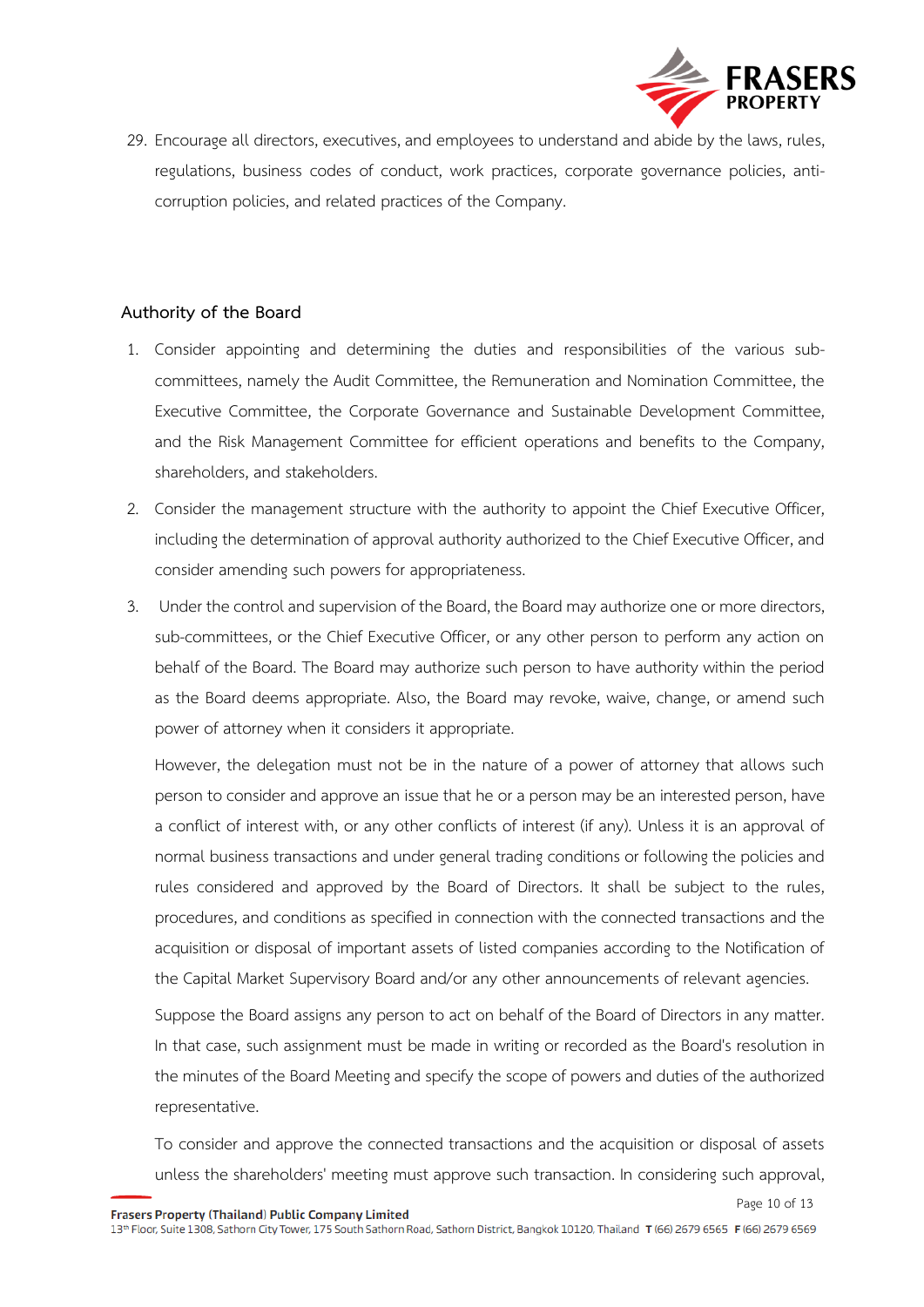

it shall be under the Notification of the Capital Market Supervisory Board and/or announcement Regulations and/or related regulations of the SET.

- 4. Consider and approve any transaction or action that has a material impact on the Company's financial position, liabilities, business, and reputation and also monitoring the adequacy of financial liquidity and ability to repay debt.
- 5. Consider, review, examine, and approve business expansion plans, large investment projects, other significant transactions, and joint investments with other operators proposed by the management.
- 6. Consider and approve the payment of the Company's interim dividends to shareholders when considering that the Company has reasonable profits and report the said dividend payment to the shareholders' meeting in the next shareholders' meeting.

## **6. Board of Directors Meeting**

## **6.1 Meeting**

- 1. The meeting of the Board of Directors shall be under the rules of law and the Company's Articles of Association.
- 2. The Board of Directors should hold a Board meeting at least once every three months and may hold special meetings as necessary.
- 3. The Chairperson of the Board of Directors shall summon a meeting of the Board of Directors by making an invitation to the meeting signed by the Chairperson of the Board or the Company Secretary as an order of the Chairperson of the Board together with the meeting agenda documents. The Company Secretary shall send it to all directors at least seven days before the meeting date. Therefore, the directors will have time to study and consider the information in advance of the meeting. Except in case of urgent necessity to preserve the rights or benefits of the Company may notify the meeting by other methods and set an earlier meeting date.

In considering any matter, the director has the right to request to view or examine the relevant documents or request the management to provide more detailed information as well as to provide external consultants or experts to give opinions which the Company is responsible for the expenses.

4. The Board of Directors appoints a Company Secretary under the Securities and Exchange Act. The Company Secretary is responsible for preparing and keeping the following documents: Registration of Directors, Notice of Board of Directors' Meeting, Minutes of the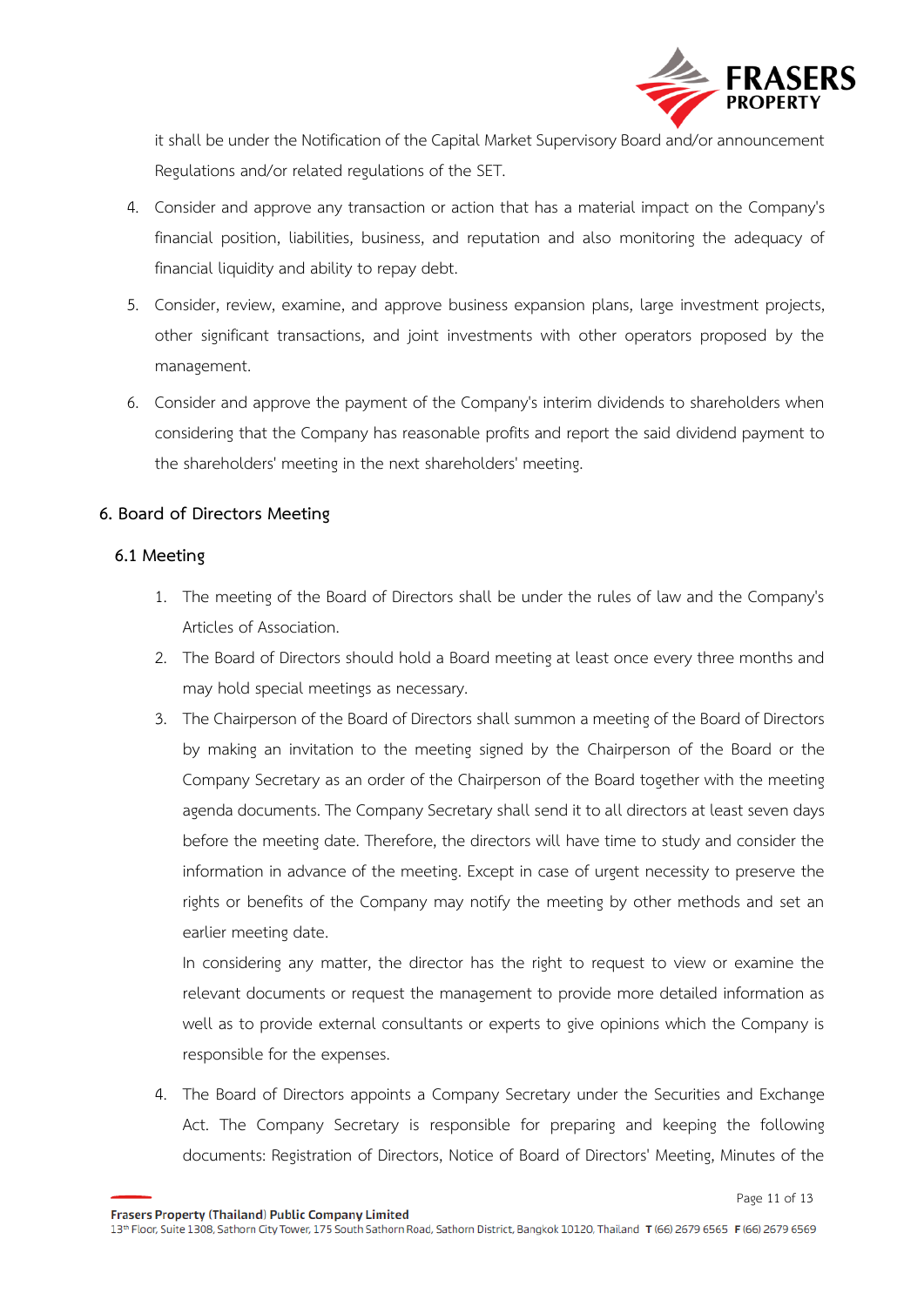

Page 12 of 13

Board of Directors' Meeting, Annual Report, Notice of Shareholders' Meeting, Minutes of Shareholders' Meeting, and Report on Interests of Directors and Executives, including any other related matters.

- 5. Also, the Company Secretary shall clarify and provide information about the rules, regulations, and rules relating to the Securities and Exchange Act to the directors of the Company to be used for consideration on issues related to good corporate governance.
- 6. The Board of Directors can arrange meetings via electronic media. Such meetings via electronic media must be done through a meeting control system that has information security procedures. It shall record audio or both audio and video, as the case may be, of all directors attending the meeting throughout the meeting period, including computer traffic data resulting from such recordings. However, there must be a meeting control system that must have essential elements of work in accordance with relevant laws and regulations.

## **6.2 Quorum and Vote**

- 1. At the Board of Directors meeting, directors must attend the meeting in person and/or via electronic media, not less than half of the total number of directors to constitute a quorum. The Chairperson of the Board of Directors will act as the Chairperson of the meeting. If the Chairperson of the Board of Directors is not present at the meeting or cannot perform his/her duties, the Vice-Chairperson (if any) shall preside over the meeting. If there is no Vice-Chairperson or is unable to perform duties, the members present at the meeting shall elect one among themselves to preside over the meeting.
- 2. The resolution of the Board of Directors' meeting shall be based on a majority vote of the directors attending the meeting, whereby one director has one vote. In case of equal votes, the Chairperson of the meeting shall have one more vote as a casting vote.
- 3. A director who is an interested person in any matter that is being considered shall leave the meeting and not vote on that matter.

## **7. Board of Directors' remuneration**

1. The Company's directors are entitled to receive remuneration from the Company in the form of monthly payments, rewards, meeting allowances, gratuities, bonuses, or other forms of compensation within the amount approved by the shareholders' meeting. In addition, the Company's directors have the right to receive allowances and welfare according to the Company's regulations.